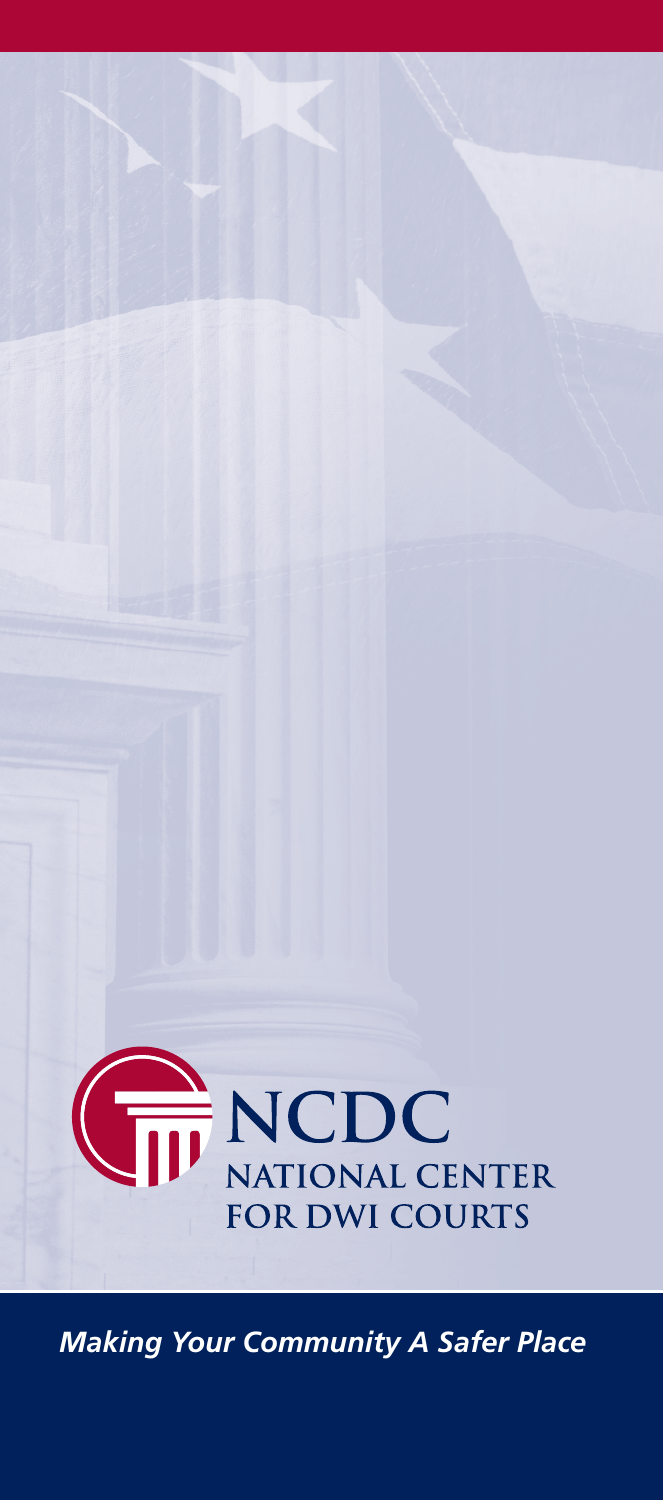# **Repeat Drunk Driving….by the Numbers**

### **1.4 million**

Drivers arrested every year for DWI, *1/3 with at least one prior DWI conviction*

### **2 million**

Current drivers with *3 or more DWI convictions*

### **400,000**

Current drivers with *5 or more DWI convictions*

### **11,000**

Lives lost in 2009 in crashes involving drunk drivers, *more than 70% involved hardcore DWI offenders*

Judge Michael Barrasse, DWI Court Judge

# **DWI COURT**

- **Changes the criminal justice system's approach to drunk driving**
- **Demands accountability through intensive supervision and longterm treatment**
- **Saves taxpayers money**
- **Improves public safety. DWI Court participants are:**
	- Up to 19 times less likely to reoffend
	- 3 times less likely to be rearrested for any criminal offense

*DWI Court is the Solution*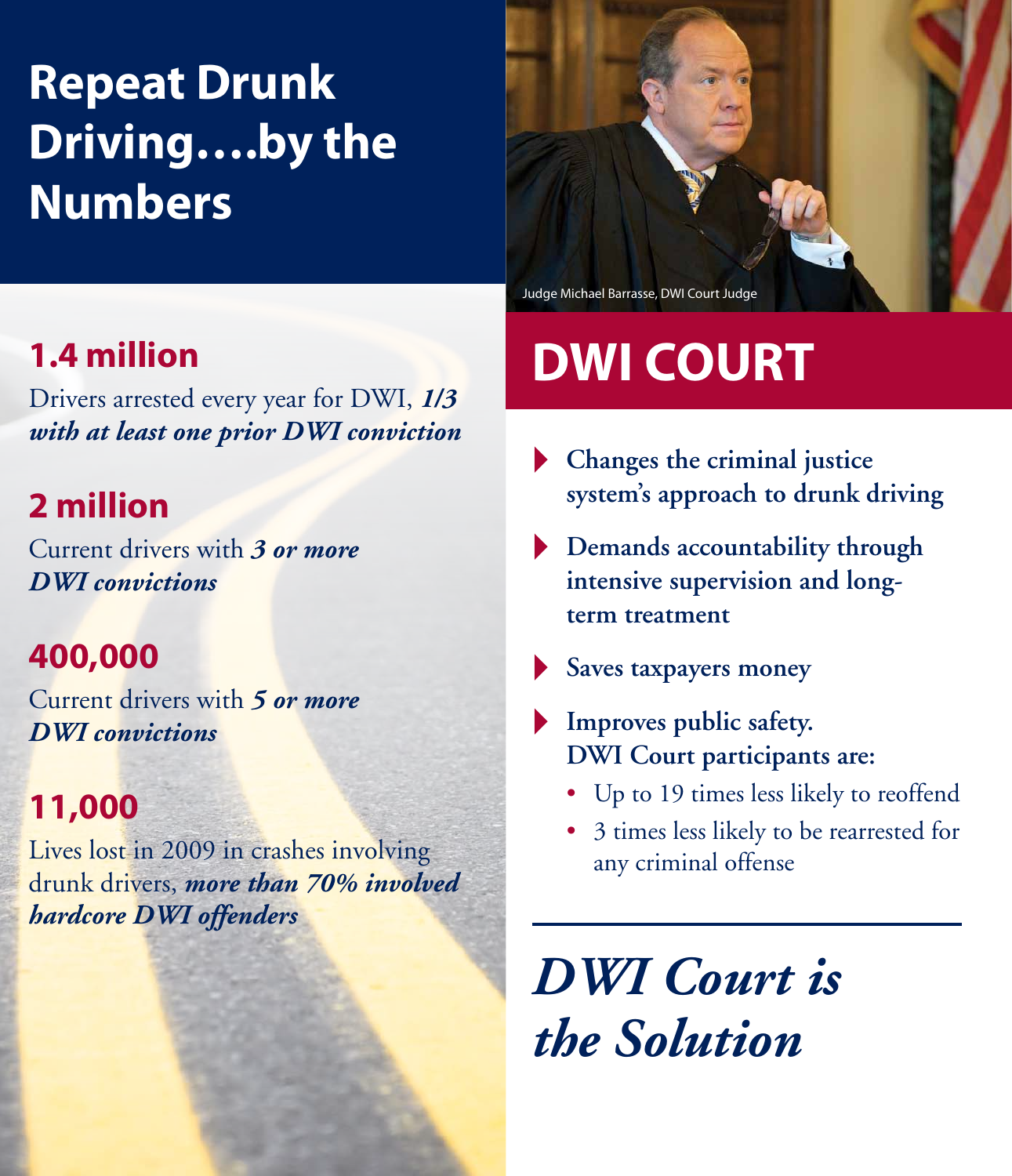<sup>1</sup> Driving While Impaired/Intoxicated (DWI). For purposes of this article, DWI is the same as OWI (Operating While Impaired/Intoxicated) or DUI (Driving Under the Influence). These terms are used interchangeably in the literature. States may have different names for the behavior, but it is all the same: Driving after having consumed alcohol, with the alcohol affecting a person's ability to drive safely.

<sup>2</sup> Hardcore DWI offenders are defined as individuals who drive with a BAC – Blood Alcohol Content – of 0.15 percent or greater, or who are arrested for or convicted of driving while intoxicated after a prior driving while impaired (DWI) conviction.

<sup>3</sup>There are currently 172 designated DWI Courts with an additional 354 Hybrid DWI/Drug Courts. A Hybrid DWI/Drug Court is one that started out as a Drug Court that also takes DWI Offenders.





Press conference to raise awareness of DWI Courts held in Austin, Texas with Beam Global Spirits and Wine and the NCDC.

The number of DWI Courts annually since 2003



## **Supporting DWI Court**

**National organizations are lining up to support expansion of DWI Court, including National Mothers Against Drunk Driving (MADD).**

**In addition to MADD, the following organizations have also passed resolutions in support of DWI Court:**

- **• The American Judges Association (AJA)**
- **• The Governor's Highway Safety Association (GHSA);**
- **• The Highway Safety Committee for the International Association of Chiefs of Police (IACP);**
- **• The National Alcohol Beverage Control Association (NABCA);**
- **• The National Association of Prosecutor Coordinators (NAPC);**
- **• The National District Attorneys Association (NDAA); and,**
- **• The National Sherriff's Association (NSA).**

Communities throughout the country have recognized the need to change their approach to end drunk driving. As of December 2009, there were 526 DWI Courts<sup>3</sup> with many more being planned.



Before and after – one success story of many

### **DWI Court**

- **• Operates in a post-conviction model using intensive supervision and treatment to permanently change the behavior of hardcore DWI offenders.**
- **• Involves all the criminal justice stakeholders (judge, prosecutor, defense attorney, law enforcement, probation, and treatment) in a cooperative approach to ensure accountability.**
- **• In a 2008 study, DWI Court participants were found to be up to 19 times less likely to be re-arrested than a DWI offender in a traditional court.**

**200** driving: DWI Court. A proven strategy exists to fight hardcore drunk A DWI Court is dedicated to changing the behavior of the hardcore DWI offender by



The DWI Court team in Newport Beach, California

Drunk driving is a national epidemic. A staggering 400,000 drivers have more than five DWI<sup>1</sup> convictions; two million additional drivers have three or more DWI convictions. More than 70% of the 10,839 alcohol-impaired fatalities in 2009 involved hardcore DWI offenders, those individuals who drive with a BAC<sup>2</sup> of 0.15 or greater or who have multiple DWI convictions. One-third of all drunk driving arrests involve repeat DWI offenders. Hardcore DWI offenders are at the core of this epidemic. The traditional court response of incarceration and other punishment does not deter hardcore DWI offenders. Why not? Because these traditional interventions do not address the root cause: alcohol addiction.

#### **Going In A Different Direction**

demanding accountability

and requiring long-term treatment.

#### **Holding Participants Accountable**

- Repeat DWI offenders graduating from DWI Court were 65% less likely to be re-arrested for a new DWI offense.
- All DWI Court participants had a recidivism rate of 15%, whether or not they graduated or were terminated, versus a recidivism rate of up to 35% for those not in DWI Court.
- The three DWI Courts prevented between 47 and 112 more repeat DWI arrests.

DWI Court exclusively supervises hardcore DWI offenders, statistically the most dangerous drivers on our roads. Because of the inherent risk of hardcore offenders, DWI Court emphasizes accountability and strict supervision to ensure compliance.

Among other important requirements in DWI Court, participants:

- Appear regularly in court
- Receive regular and random tests for alcohol and other drugs
- Receive scheduled and unscheduled home and work visits

Swift and sure responses are crucial to ensure accountability and treatment retention. Individuals who test positive for alcohol or drug use, or who miss an appointment (whether at the courthouse or treatment) are quickly brought before the DWI Court judge to face sanctions, which can include jail. Just as important, participants also receive rewards, such as praise from the judge, for living up to their obligations to themselves and their community.

#### **Treating the Root Cause**

While under intense supervision, participants in DWI Court also receive individualized, intensive long-term treatment. At the outset, each individual receives a clinical screening and assessment to develop a clinically sound treatment plan. This plan is regularly reviewed and revised. Because DWI Court employs a team approach, treatment providers are in regular communication with the court, providing updates on the progress of participants, raising concerns, and highlighting successes.

#### **It Takes A Team**

A significant difference between DWI Court and traditional court is the team approach. In a traditional court, the prosecutor and the defense attorney are adversarial, with the judge as arbiter. Law enforcement officers appear in court only as witnesses, and treatment providers are not even in the courthouse.

In DWI Court, these individuals all sit down together with one objective: how do we change the participants' behavior so they are no longer a threat to the community? Each team member brings a unique and specialized perspective to help ensure a complete response by the court.

Courts in Michigan found that in a two-year period persons sentenced to DWI Court were three times less likely to be rearrested for any charge and were up to nineteen times less likely to be re-arrested for a DWI charge than those sentenced by a traditional court. The study also found that DWI Court saves the criminal justice system time and money when compared to a traditional court. These results lend compelling support for the positive effects of DWI Court.

#### **Conclusion**

There is no doubt that our current approach to drunk driving does not adequately protect public safety. Hardcore DWI offenders are the most likely to cause a fatality on the road. Without strict supervision, ongoing accountability, and intensive treatment, they will continue their dangerous behavior. DWI Court turns these individuals into law-abiding citizens by holding them accountable and addressing their addiction. DWI Court is changing the criminal justice system's approach to drunk driving and making our communities a safer place to live. It is time to invest in an effective solution and expand DWI Court throughout the country.

#### **The Winning Results**

Studies of DWI Court have shown success in reducing recidivism and saving money.

An evaluation of three DWI Courts in Georgia, funded by the National Highway Traffic Safety Administration (NHTSA), found:

The study noted the effectiveness of the Georgia DWI Courts saved a substantial amount of taxpayer money that would have

been needed for incarceration, court time, and probation supervision.



Additionally, findings reported in a three-county evaluation of DWI

### **DWI Court – Saving Lives**